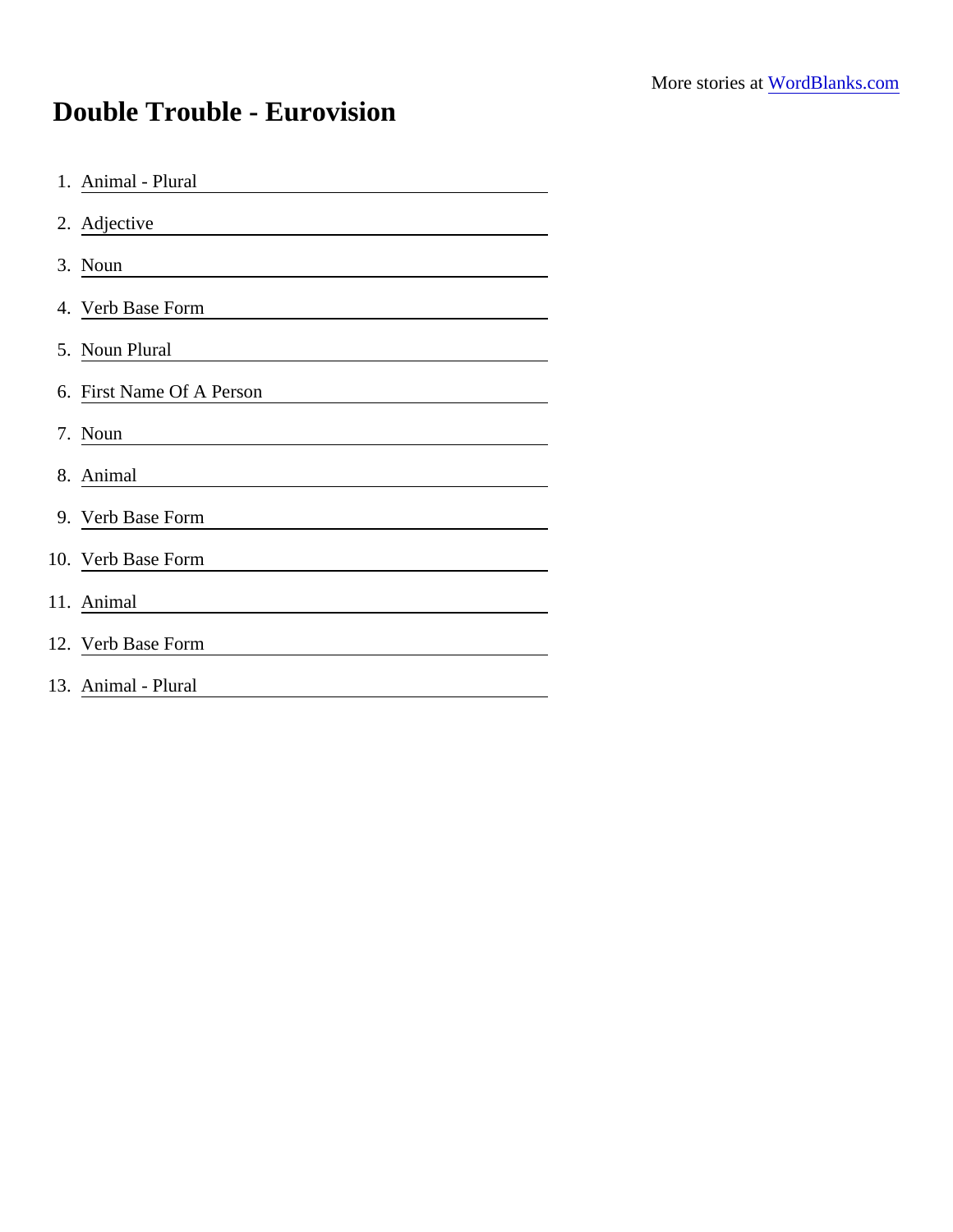## **Double Trouble - Eurovision**

I saw you and then

All of my *Animal - Plural* turned Adjective

You turned 'round and I

Suddenly found my Noun

Sometimes I pinch myself 'cause I don't know

Am I dreaming now?

I wanna Verb Base Form the Noun Plural and hold you close

But I don't know how

Hey First Name of a Person , when you look at me

I know I'm in double trouble tonight

Hey Repeat Last First Name of a Person , when you talk to me

I know I'm in double trouble tonight

Show me your <u>Noun</u>

Give me your Repeat Last Noun

How can something so wrong feel so right?

Straight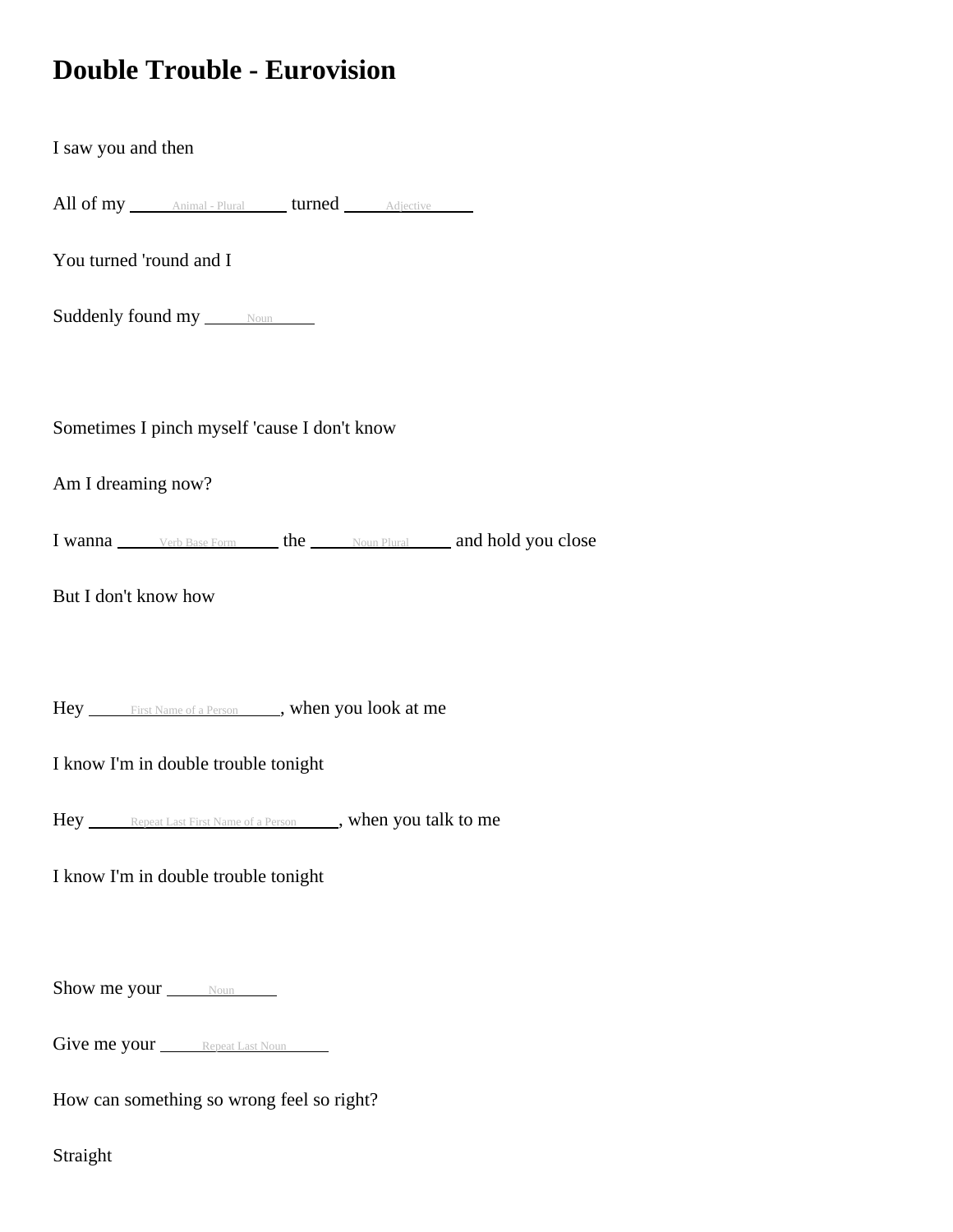| from above, the whitest <i>Animal</i>                                             |
|-----------------------------------------------------------------------------------|
| I'm in double trouble tonight                                                     |
| Double trouble tonight                                                            |
|                                                                                   |
| Never felt this alive                                                             |
| Loving you's my nine to five                                                      |
| Nothing makes me _____ Verb Base Form ______ like you do                          |
| Up is down, down is up                                                            |
| I don't really give a what?                                                       |
| I just wanna _____ Verb Base Form _____ every _____ Animal                        |
|                                                                                   |
| Sometimes I pinch myself 'cause I don't know                                      |
| Am I dreaming now? You're not dreaming, no                                        |
| I wanna verb Base Form the Animal - Plural and hold you close I'll hold you close |
| But I don't know how                                                              |
|                                                                                   |
| Hey Repeat Last First Name of a Person _____, when you look at me                 |
| I know I'm in double trouble tonight                                              |
| Hey ______Repeat Last First Name of a Person _____, when you talk to me           |